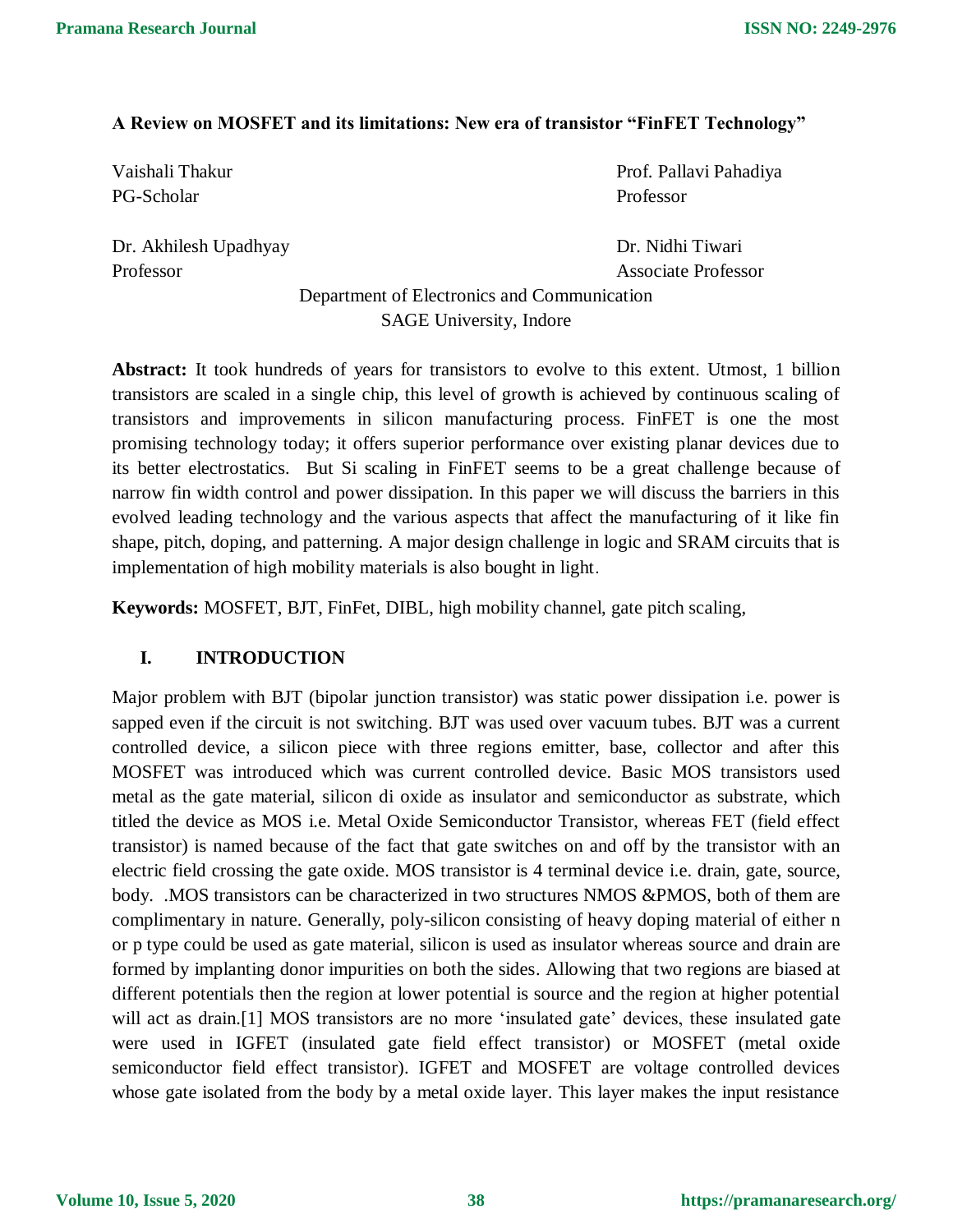extremely high. Simultaneously gate is electrically isolated from the main current carrying channel existing between drain and source there is no flow of current in gate. [2]

### **II. TECHNOLOGY SCALING**

The theory of scaling was earlier given by Gordon E. Moore sir in 1965 that the number of transistors in an integrated circuit will double itself every two years, it is known as Moorey's law CMOS has better traits over NMOS with its low power dissipation, speed, packing density, performance to cost ration, improvement in processing technologies & the most important is scaling.[1] Technology scaling means the reduction of horizontal and vertical dimensions of the transistor chip along with the reduction of supply voltage VDD, which reduces power dissipation and overcome oxide breakdown. In this condition threshold voltage (Vt) is proportionally reduced to balance the output of the transistor. In contrast narrow oxide thickness and low threshold voltage gives a hike in gate leakage  $\&$  sub threshold leakage currents which makes leakage power the highest contributor of the chip. Thus for the nanoscale design both dynamic and leakage power minimization are equally important. There challenge was to develop some techniques to reduce both of these components and increase battery life of the mobile components. As a result of continuous scaling the no. of dopants has reduced from thousands to few dozens, this also reduces the cost of doping that was high in CMOS devices and provided us higher functional density. New advanced technologies introduced such as double gate MOSFET, FinFET, Carbon Nanotube Field Effect Transistor are most promising and can replace classical CMOS technology.[3] Problem of planar technology was its scaling limitation was encountered in planar technology below 32 nm, so non planar designs were introduced.[1]

### **III. MOSFET V/s Other FET**

With the Continuous scaling down of the dimensions of conventional MOSFETS to micro or nanolevel their rose a huge physical problem in conventional MOSFETS. It seems a monotonous task to upgrade the output of these devices due to the influence of short channel effect and abrupt rise in sub threshold leakage current.[1] The expanding leakage current results in power dissipation because of DIBL (Drain induced barrier lowering). In order to overcome this we have to decrease the thickness of the oxide but this increases the leakage because of GIDL (Gate induced drain leakage). To reduce the GIDL there raises a need of high and abrupt drain doping which helps reducing series resistance to attain high transistor drive current. Thus to overcome all such barriers multiple gate field effect transistors (MUGFETs) are used, types of which are FlexFET, Pi-gate FET,Tri-gate FET, FinFET. Comparatively FinFETs (double gate FET) and Gate FETs (FET with three gates) are more useful over other MUGFETs because of their simple structure and easy fabrication. Moreover FINFETs are used as an alternative to bulk MOSFETs because of their improved stability, lower leakage current, improved short channel performance and enhanced sub threshold slope. Fabrication technology of FINFET is somehow similar to MOSFETs but the double gate structures are non planar transistors in which the direction of current is parallel to the wafer and channel formed is perpendicular to the wafer.[4]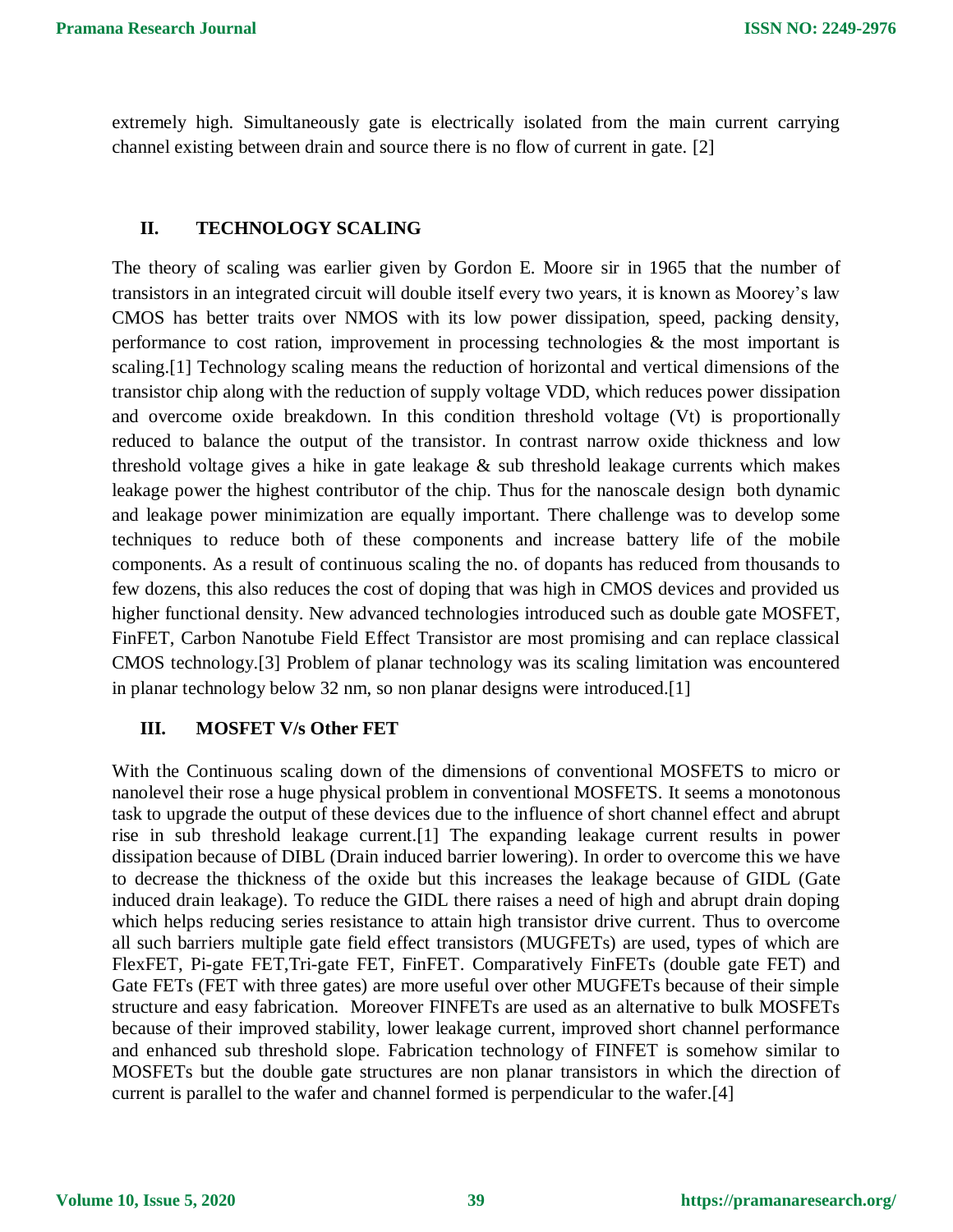# **IV. PROBLEMS IN MOSFET**

Channel length in MOSFET has great effect in its functioning. In case of long channel devices channel length linking the source and drain is so long whereas in short channel devices the length is short. Short channel MOS has a good processing speed and need low operating potential also improves transistor density on a single chip. With all the advantages there are some disadvantages of short channel devices. Some of them are explained in brief-

**DIBL**- Incase the gate voltage is more than the threshold voltage then the channel has to face the barrier that could block the flow of the charge which could be removed only after increasing gate potential. Whereas in short channel devices these potential barriers are operated by both Vgs and Vds, like if the drain voltage is raised the depletion region also enlarges in size and expands below the gate resulting in low potential barrier and flow of charge between source and drain. The concept of drain reducing the channel barrier and degrading the threshold voltage is called DIBL.

**Surface scattering**- In short channel devices the vertical electric field is almost negligible as compared to horizontal electric felid because of which the charged electron has to follows zigzag path which is called as scattering. Due to this scattering effect the charge electron faces the degradation in the carrier mobility and also reduction in drain current.

**Hot carrier effect**- In some geometrically small size gadgets the electric field expands rapidly just about the drain which gives the carrier the ample quota of energy, these carriers are known as hot carriers. The generated hot carriers damages the oxide by tunneling through it resulting in device degradation.[1]

### **V. FinFET**

According to the researches a thin structured MOSFET could control the short channel effects and restrain leakage by placing the gate capacitance nearby the channel. Keeping this in mind researchers presented 2 possible models

1. By rotating the double gate structure lowest gate leakage current could be achieved. With this gate electrodes becomes self-aligned and results in simple manufacturing using standard lithography techniques.

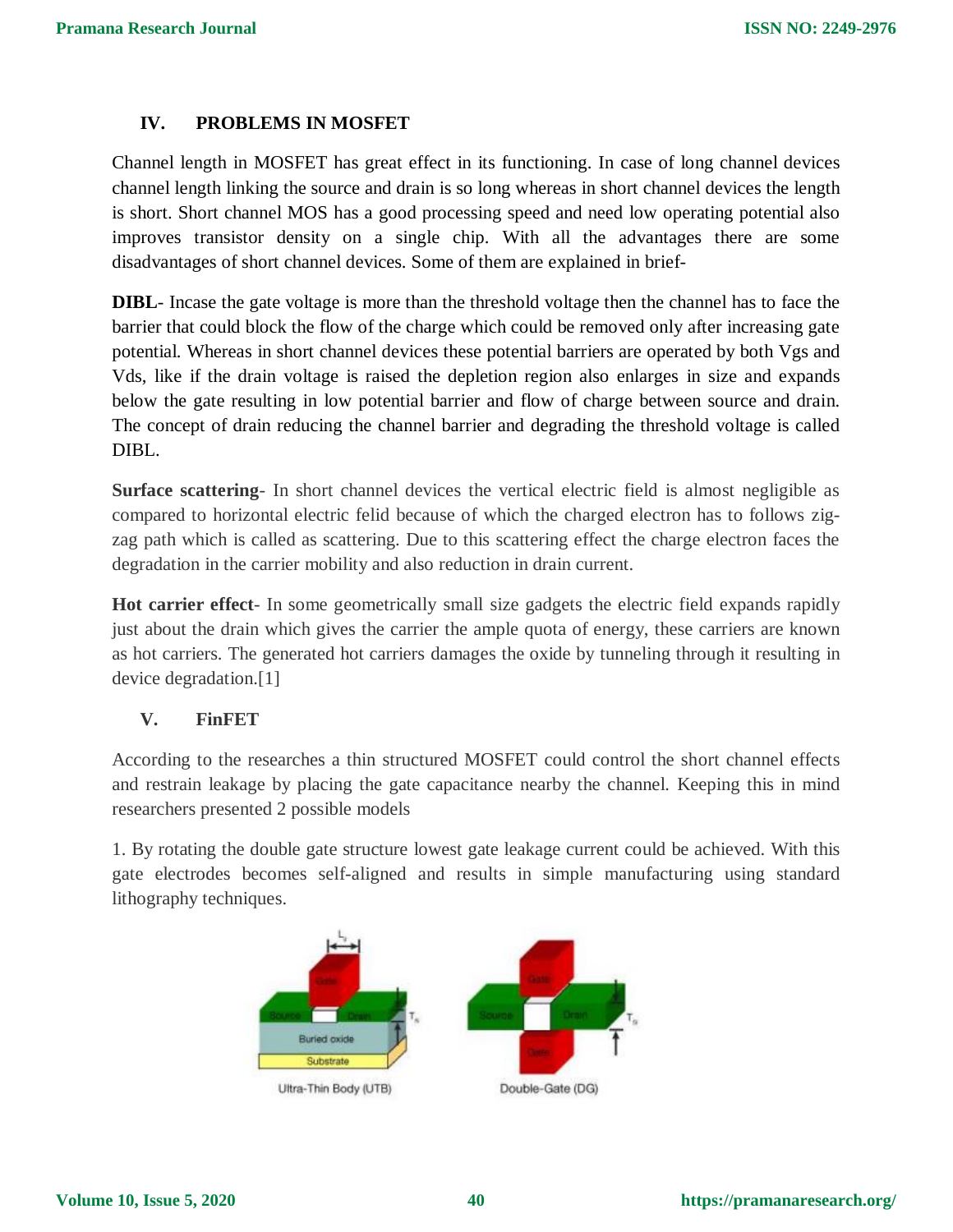2. Modern FinFET are 3d structures i.e. perpendicular to the planar substrate, resulting the good control over the conducting channel by gate wrapped around the channel allowing a little amount of leakage current when in off condition.[5]



FinFET device provides better short channel control by its fully depleted behavior with the need of less or no doped channel. This les doped channel lowers the scattering of lower dopant ion resulting improved drive currents and less random dopant fluctuations (RFD). This research aims on issues raised on technology & circuit design.[6]

# **VI. Background and History**

The research of multi gate MOSFET started centuries ago in 1980's. Hieda et al in 1987 was the first publisher of multi-gate transistor, it brought in light that fully depleted body of silicon based transistor has better switching because of low body bias effect. After 2 years DELTA- a first double gate transistor with bulk silicon was proposed by Hisamoto et al. [7] The first of its kind FinFET circuit was a four stage inverter proposed in 2002 by Rainey et al. [8]

# **Fin patterning and shape-**

To match the essential aspects of FinFET device with the planar devices FinFETs need to be tall as per the pitch of active area which is achieved by formation two fins per minimum pitch matching the ratio with corresponding planar devices. Lithographic patterning of fins faced some issues like- to halve the minimum pitch double patterning is needed, even the buit-in overlay defect between two fin patterns could lead to undesired fin pitch variation that affects downstream processing. This double mask layer patterning could be reduced by using SADP (selfaligned double patterning). In some cases the SADP method should be applied twice when the pitch is so small, issues caused by LER (line edge roughness) along with LWR (local fin width variability) could be easily removed by SADP. Typical method for fin patterning is when a large area of chip is patterned on single pitch only called "sea of fins" and remaining unutilized part is cut and removed this is called "fin cut". [5]

Intel has built its first 22nm node microprocessor logic product with high performance with its FinFET sidewalls sloping at 8 degrees vertical. Fins with less aspect ratio are safer and less prone to damage. Sloping sidewalls provides required trench among the fins to fill fin isolation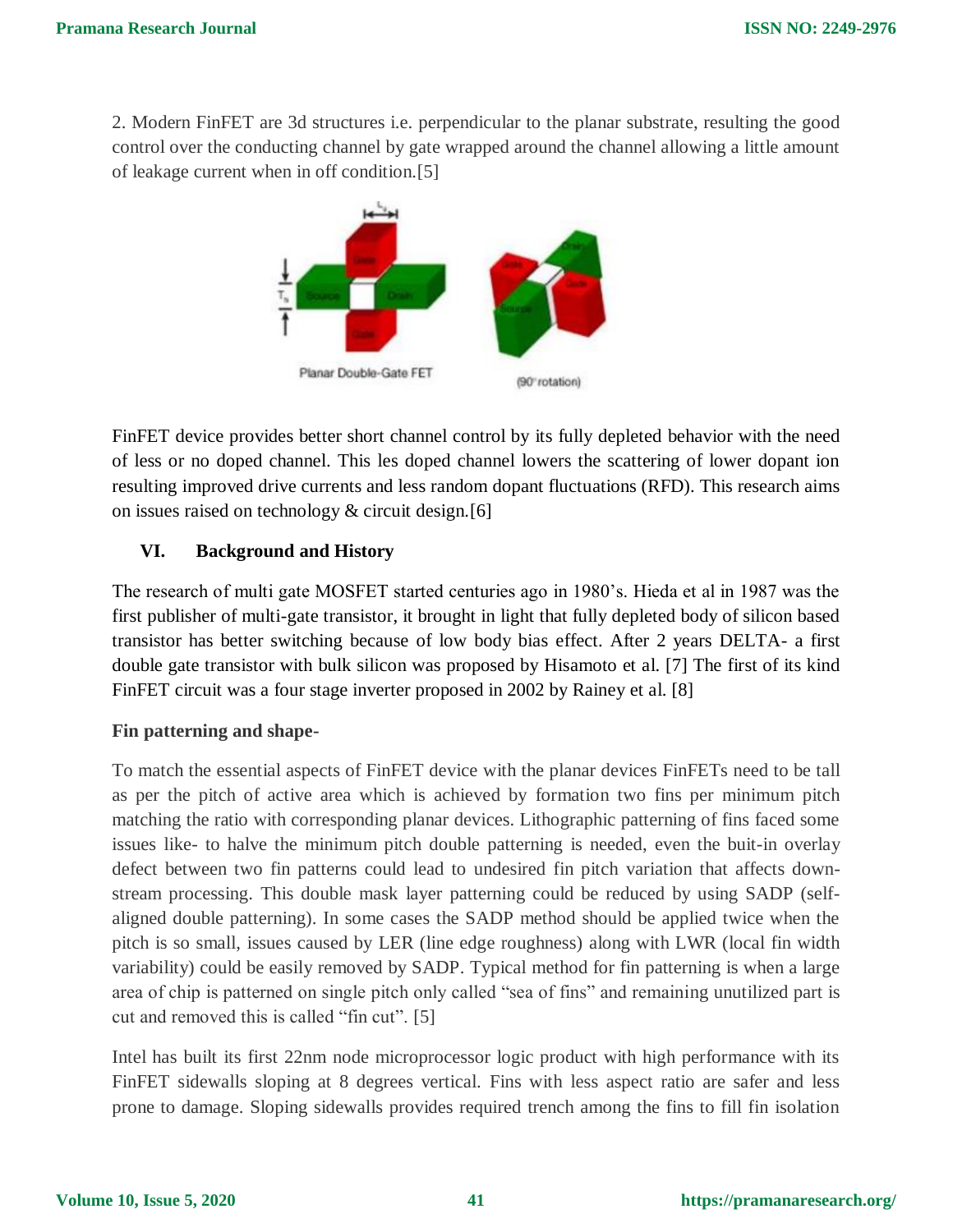dielectric rather than vertical alignment. Sloping also helps improved and easy implantation of dopants in source and drain. Poor short channel control approaching the bottom of the fin raises as a disadvantage of sloped fin shape. [12, 13] This problem could be resolved by increasing doping but the negative side of sloping grows wider with scaling of gate length and the call to move towards more vertical shape arises. [6]

### **1. FIN dimension variability and doping**

Device performance is greatly affected by fin height and width. Device's productive electrical width is directly proportional to fin height, thus any fin height disparity directly affects the device width disparity. In contrast in planar devices all fin based devices suffer equal device width error since active area patterning influences only the narrowest transistor.

In ideal state no doping should be done in a FinFET channel but to set alternate threshold voltage in determined devices and to manage under the fin leakage current some light doping is required. Implantation here proves to be the best method of doping, source and drain usually requires high doping to avoid increased series resistance. [6]

### **2. RELIABILITY**

Finfets's fully depleted behaviour provides slashed transverse field in the device. This was invented for better NMOS reliability for dielectric breakdown (TDDB) and also for threshold voltage instability (PBTI) noticed in evolution from planar 32 nm to finfet based 22 nm technology node. PMOS reliability for both TDDB and NBTI seems unaffected for finfets [12]

### **3. ALTERNATIVE FIN MATERIAL-**

Short channel control could be achieved in scaled finfets of about 14,10,7 nm generations but more efforts would be required to control growing power density. The most important element achieved through application of strain to channel material is increases channel carrier mobility. As the limit of silicon stressing has reached at its peak here arises a need of alternate channel material consisting of higher mobility. Search of such material is from two different families i.e. III & V material for NMOS, specifically InGaAS and Ge or SiGe with high Ge content for PMOS. Researchers have to dig more in order to get same material for both n and p type devices, additionally, majority of III-V materials possess inadequate hole mobility & Ge based solution, while expressing high electron mobility, confronts issues regarding Ge's high source and drain resistance. Silicon substrate seems as the choice of material in foreseeable future. [5]

### **VII. CONCLUSION**

Finfet technology has proved to be a good replacement to MOSFETs. Due to its high performance this device could last for so long, whereas new fin materials are likely to be introduced in future which would even enhance its power and efficiency. Even some changes